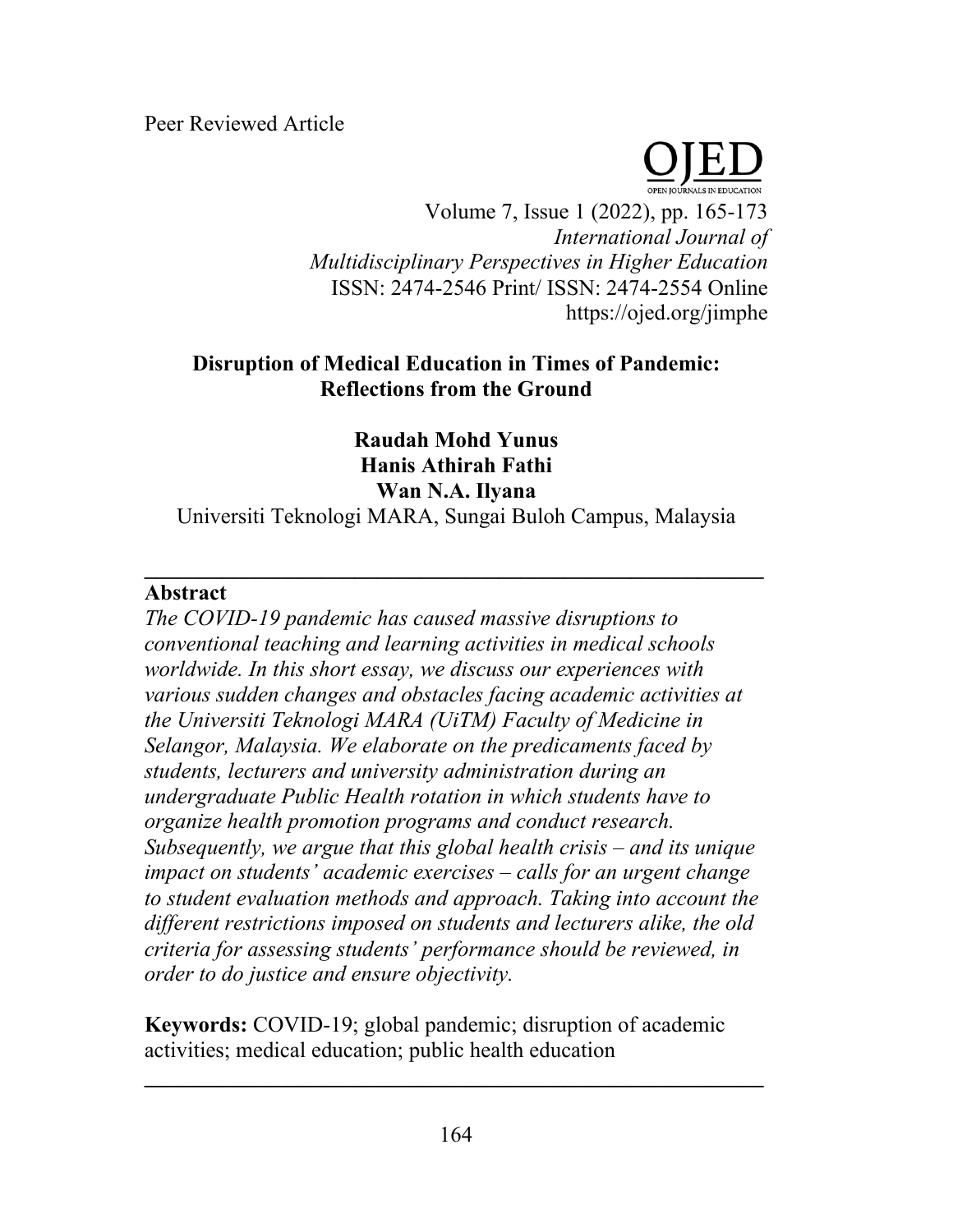Worldwide, the impact of COVID-19 pandemic on educational institutions have been severe and are still evolving (Gupta & Goplani, 2020; Jacob, Abigeal, & Lydia, 2020; Sahu, 2020). While some countries have achieved high levels of vaccination among their populations and thus begun to gradually return to some semblance of normalcy, circumstances can be very different in other regions, especially low- and middle-income countries. Malaysia for instance – among other Southeast Asian countries like Thailand, Indonesia and The Philippines – has experienced a sudden and rapid increase in COVID-19 cases and deaths from May until August 2021 (CNA, 2021; Ratcliffe, 2021). This was despite the country's enthusiastic vaccination roll-out that began in the period between March – May 2021 (Sipalan, 2021).

As a result of the rise in COVID-19 transmissions and mortality, drastic measures were imposed including varying degrees of lockdowns and stay-at-home orders. These movement restrictions have caused intermittent closures of schools and universities in Malaysia, accompanied by massive adoption of emergency remote teaching, most of which occurred without adequate preparation. For some private institutions, such a volatile situation has led to permanent closure while for others, it caused a significant number of drop-outs (NST, 2021; Yeap, Suhaimi, & Nasir, 2021).

#### **Disruption of Medical Education**

In the context of academia, and especially medical schools, the effects of COVID-19 crisis penetrate almost all aspects of administration and teaching and learning activities (Pokhrel & Chhetri, 2021). From the administrators' perspectives, unexpected changes occur in terms of the need to rapidly adapt to, and address COVID-19 outbreaks among their staff, students and healthcare workers. In addition, medical schools that host clinical or treatment facilities have to make a tough decision on whether or not to accept COVID-19 patients as that would necessitate numerous (and often costly) adjustments related to guidelines, manpower, training and equipment. Due to the rapidly changing situation on the ground, the administration struggles to make the right and timely decisions; instructions change on a regular basis and can sometimes be confusing and contradicting.

From the perspectives of teaching and learning, disruptions of academic calendars, sudden shift of learning mode from physical to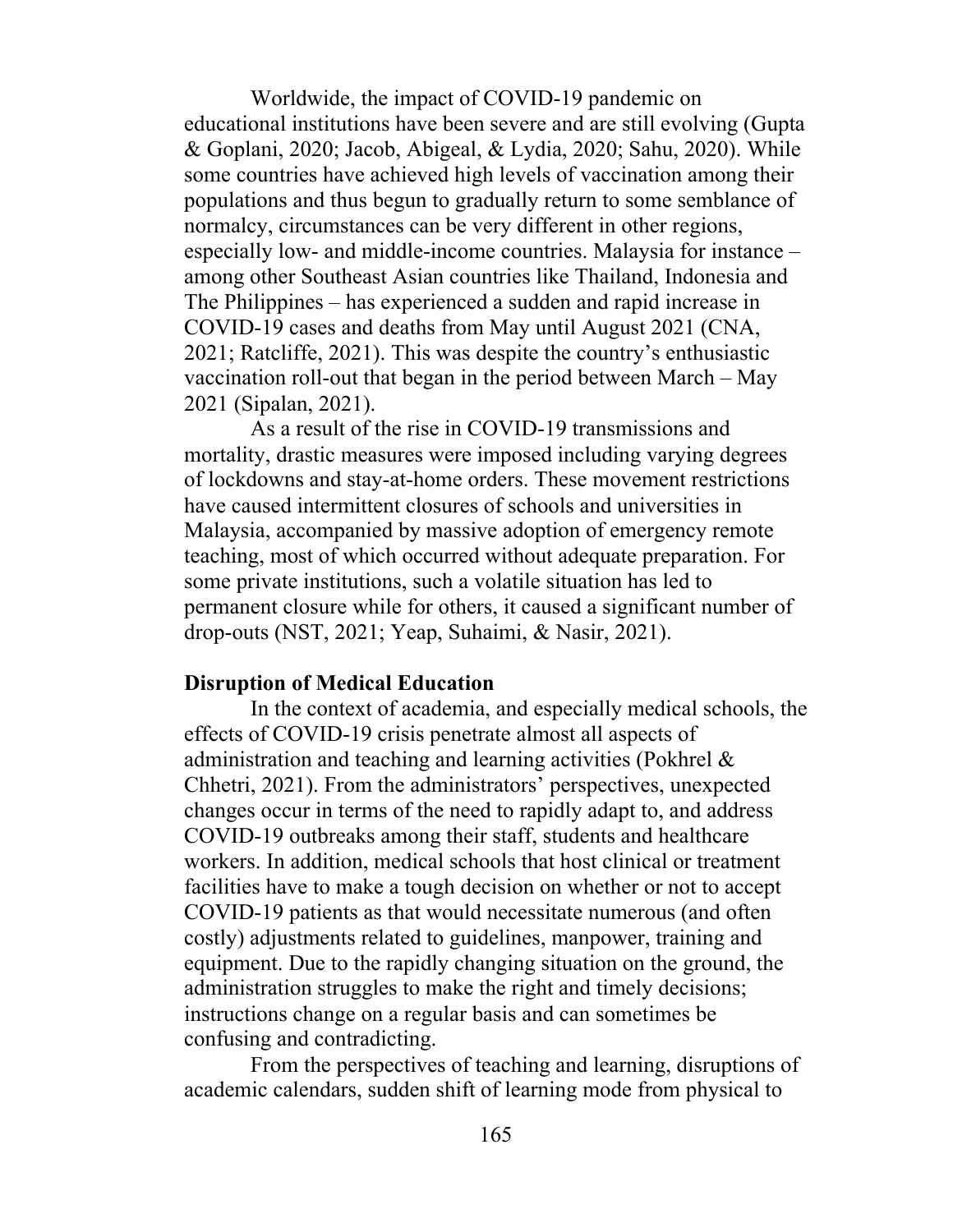virtual, and restrictions of student mobility have all imposed massive adaptations – which can amount to a complete 'shake-up' of existing structures – within a short time frame. Examples include adoption of emergency remote teaching (ERT) without adequate preparation, repeated changes in class schedules, cancellations of classes and exams, contradicting instructions from the lecturers or administration, and the need for students to cope academically in a new and unfamiliar learning environment.

The outcomes of these sudden changes and restructuring can be devastating on students' mental and psychological health as documented in recent empirical studies around the globe (Browning et al., 2021; Cao et al., 2020; Ghazawy et al., 2021). Studies showed that prolonged or intermittent closures of university campuses and the shift to ERT contributed to a rise in anxiety and depression levels among students (Sundarasen et al., 2020). This is further compounded by the 'digital divide' phenomenon; students from lower socioeconomically backgrounds are put at a disadvantage when they are forced to study remotely (from home) without sufficient internet coverage and connectivity(Aucejo, French, Araya, & Zafar, 2020; Du Preez & Le Grange, 2020). In addition, this group is more likely to have parents or family members affected by job losses (or furlough) due to the economic slowdown, an added reason for psychological distress.

#### **First key challenge: Health promotion and research activities in times of movement restrictions**

In a recent undergraduate public health rotation in our faculty, students were given the task to run a health promotion program for a specific target population in a nearby locality. Traditionally, these health promotion programs have always been conducted on-site, with close communication and engagement of local community leaders. The program objectives and content are also derived from findings of community profiling activities that students conduct prior to the event. At the same time, they are exposed to research by undertaking small studies and going through the basic steps of planning study designs, selecting questionnaires, collecting and analysing data, and disseminating the study findings at the end of the rotation. Prior to COVID-19, these studies were mostly conducted on the ground, with face-to-face data collection and regular meetings with community leaders and lecturers.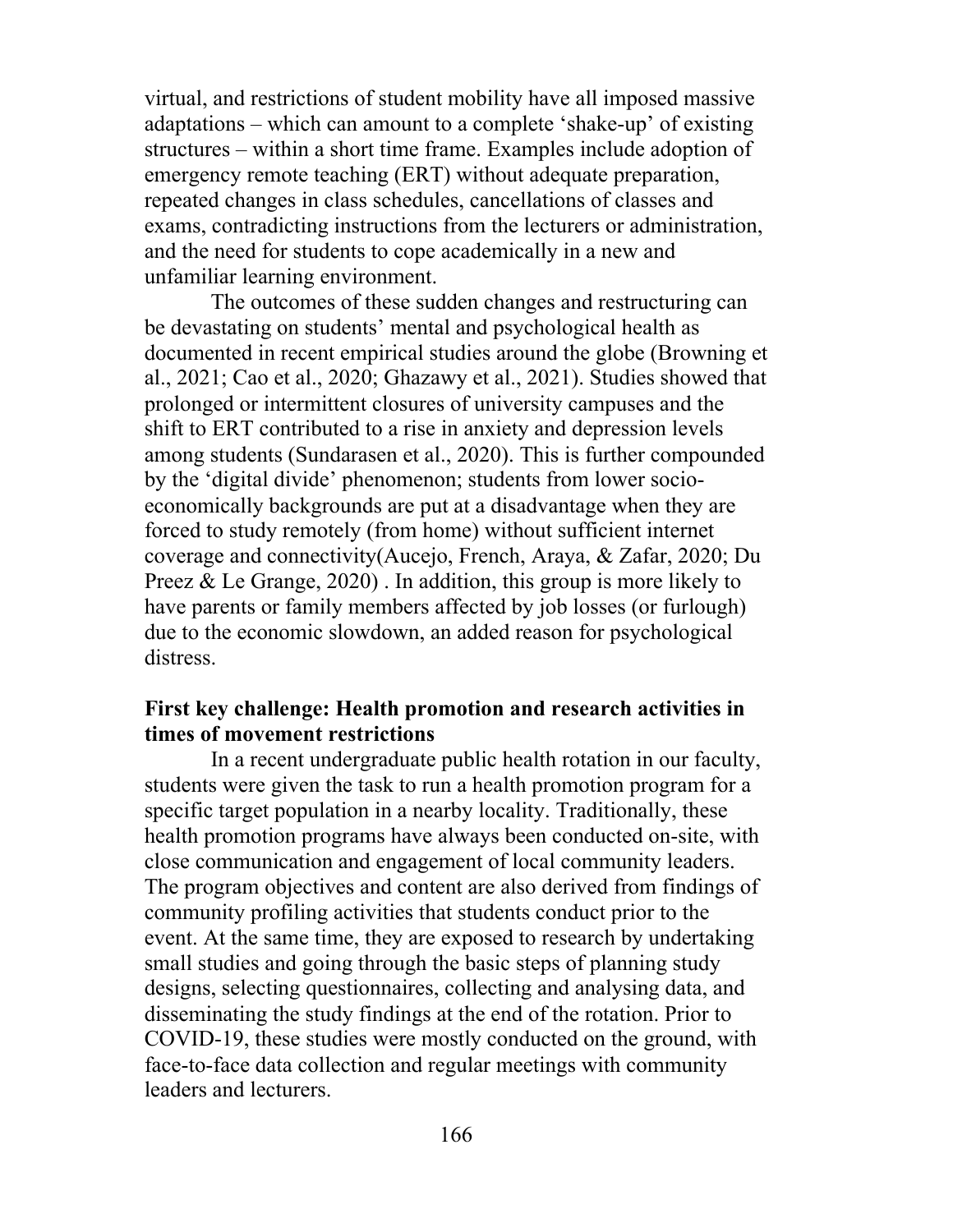Due to the pandemic – along with the exponential increase in COVID-19 new cases within a few months in Kuala Lumpur and the state of Selangor – the public health rotation in our faculty was severely affected. First, students could no longer conduct health promotion activities (eg: campaign, games, etc) physically but had to resort almost entirely to virtual platforms. Second, community profiling posed a great challenge as the common gate-keepers, the community leaders, were not all familiar with online meetings. Even when they were, most of them were occupied with handling COVIDrelated issues within their localities which resulted in their inability to engage with academic activities with students. Needless to say, such academic exercises were seen as secondary and of lower priority, in times of a more pressing issue. This created a barrier for the students to access the supposed target population, forcing them to rely on informal sources and networks.

Third, movement restriction orders did not allow students living beyond the state boundaries to return to campus, rendering group discussions and team-work more difficult and reliant on virtual platforms. While we are aware of the advantages of ICT and online meetings, we found that the benefits were not equally reaped by all students, given the vast differences in their circumstances (geographical location, access to internet, family status and familiarity with digital platforms). On top of that, using virtual platforms and SNS (such as Twitter, Instagram and Tik Tok) for health promotion activities could potentially create inequities in beneficiaries. Older adults, children and migrant populations are less likely to receive the health promotion messages and educational materials through these channels due to issues like restricted access and lower digital literacy (Ang, Lim, & Malhotra, 2021; Nouri et al., 2019).

For research activities, challenges faced by students include restricted access to respondents given the difficulty to communicate with gate-keepers, as mentioned before. Despite the advantages of online data collection with regards to time, costs and efficiency, our students faced a number of difficulties. Since they could not obtain the complete list of potential respondents from the local council, a random sampling approach was not possible; convenience sampling was thus adopted using online (validated) questionnaires whose links were circulated through WhatsApp and SNS. Selection bias was likely, as individuals less familiar with smartphones and SNS, would be somewhat systematically excluded. Understandably, digital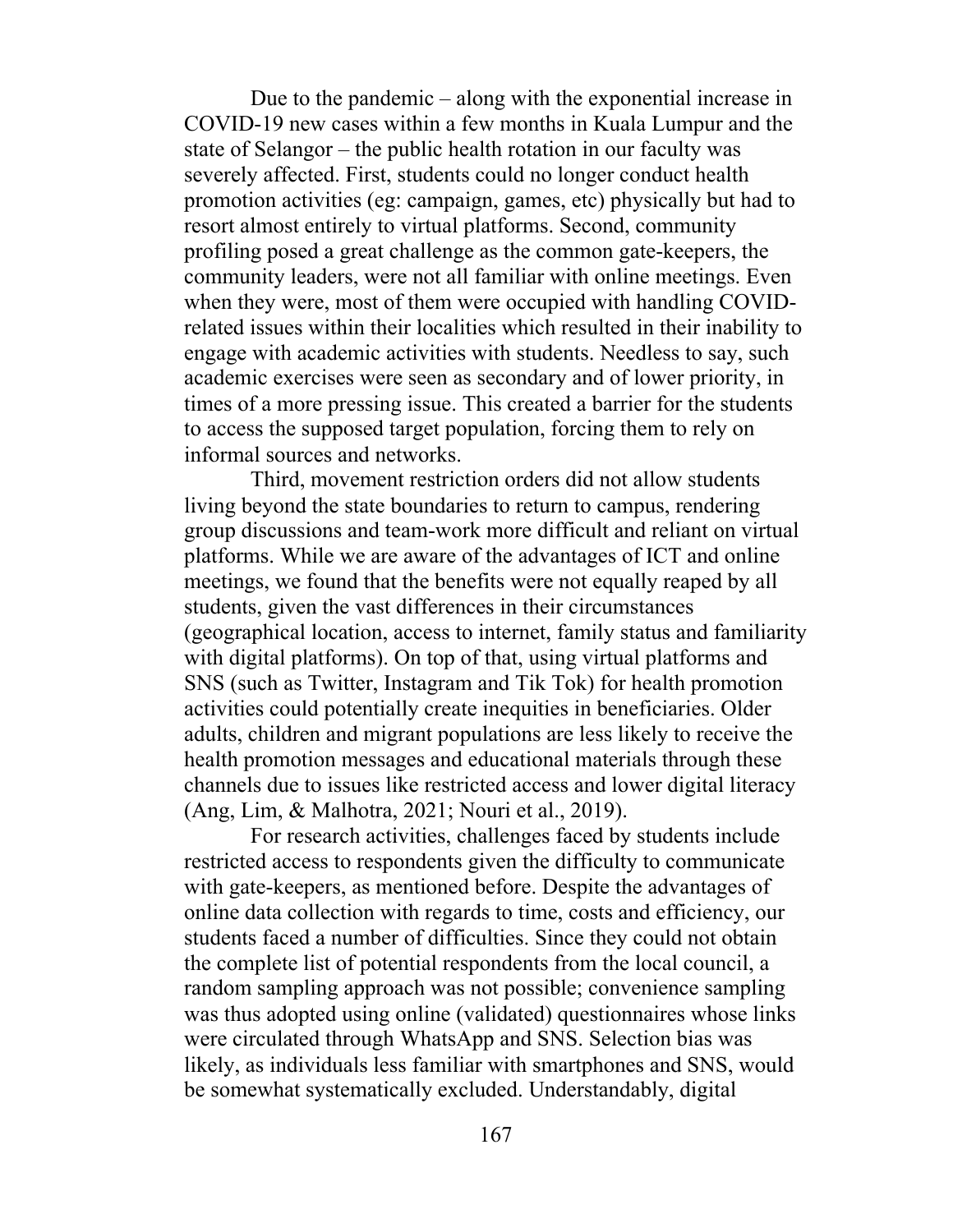literacy tends to be lower among the older age groups and those from the lower income background (Ang et al., 2021; Mulyaningsih, Wahyunengseh, & Hastjarjo, 2021). Besides, online data collection that is not accompanied by constant and close communication and guidance by researchers can easily lead to lower motivation and interest among respondents which can in turn affect the accuracy and quality of data.

### **Second key challenge: Should new norms call for new evaluation criteria?**

Beyond the discussions on how the pandemic has impacted our public health rotation, of equal importance is to highlight the issue of student evaluation and assessment. While different fields have been affected by the COVID-19 crisis, the extent to which these fields are altered or forced to embrace changes, varies. Some may be subjected to mere inconvenience (with temporary but reversible problems) while some others have their core elements impacted, with a subsequent need for major reforms. One of them is medical education, in which distant learning strikes at two of its crucial components of teaching and learning; delivery of lessons and student assessment.

Despite the widespread acknowledgment of the disruptions that have limited students' ability to carry out their academic programs and exercises smoothly, the evaluation method and approach has not undergone meaningful changes to reflect the actual situations on the ground. Often, the old assessment criteria and standards are imposed on students without adequate consideration of the new changes (and disruptions) caused by the pandemic. It is observed that academics tend to verbally express their sympathy toward students' struggles and desire to assess them fairly, but what is needed is a thorough, objective and explicit amendment to the assessment guidelines, checklists and forms so that this 'desire for fairness' is standardized and translated into concrete action.

The old student evaluation method focuses more on a set of conventional criteria such as students' eloquence during presentation, their clarity and ability to answer questions, the quality of their presentation slides, adequacy of their work substance and their attitude in general. However, these may not be enough or even relevant in a period of 'chaos and uncertainties' where students are forced to make huge adjustments to their academic life while grappling with 'less time, more work' and the expectations to 'think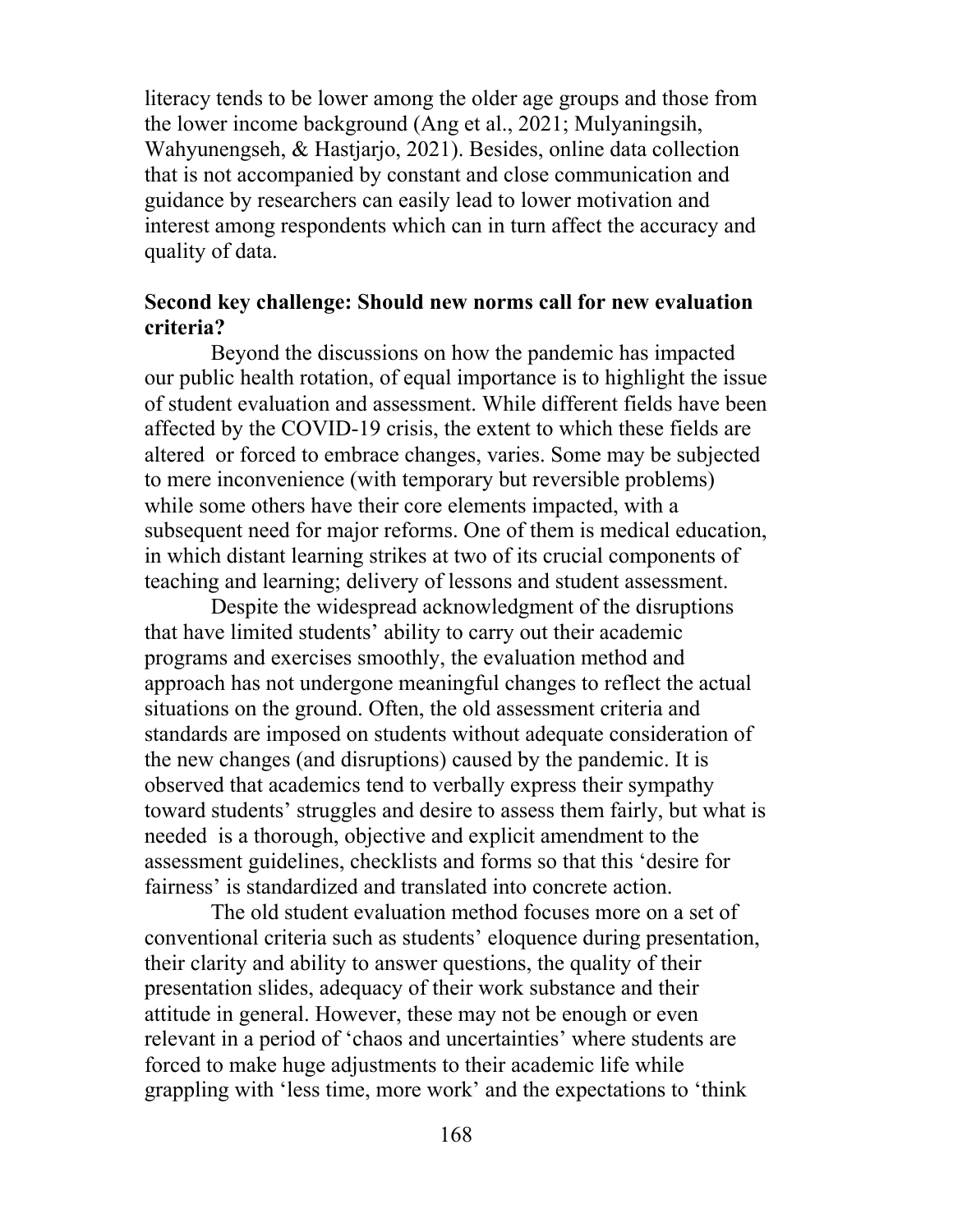out of the box'. Evaluation of their performance in such a case needs to include elements of creativity and innovation in making use of virtual platforms, resilience in adapting quickly to changing and uncertain schedules, responsiveness and ability to work under stress, demonstration of adaptive and problem-solving skills, and awareness of how COVID-19 crisis is affecting the way we practice and view health education. In addition, assessment needs to take into account the constraints faced by students in terms of their movement, access to the internet, and the different layers of vulnerabilities to which they might be exposed.

A form of discrepancy that can stand in the way of objective/fair assessment is the gap in perception and expectations between assessors (lecturers) and students. While students may think that their struggles and the restriction in time and resources they face are sufficiently understood by other parties, a similar sentiment may not be shared by lecturers. This did not mean that lecturers are unaware of the situation on the ground, but they may perceive these challenges as less serious or not severe, thereby underestimating their impact on students' performance. From our experiences, some students reported feeling misunderstood and that their complaints were not adequately addressed or taken seriously. This caused them anxiety about their grades and assessment outcomes. Another source of frustration was the gap in digital literacy between students and lecturers. Students observed that many lecturers were not familiar with some of the online platforms they used for the health promotion campaigns and activities. This made them worried about how assessors would judge their work, and whether students' creativity would be fully appreciated.

There are several reasons why a change in student evaluation approach is urgently needed in this period. Of utmost importance is the change of realities on the ground which have affected the ways things are done and perceived by students and lecturers alike. This change in reality needs to be properly reflected in how students are benchmarked. Aligning students' lived experiences with evaluation of their academic performance is tantamount to doing justice and achieving higher objectivity, which should be the core values of academia. Other than that, incorporation of new elements such as creativity and innovation, resilience, and ability to work under stress and uncertainties is crucial to gauge students' performance more accurately – not merely from the academic but also real-life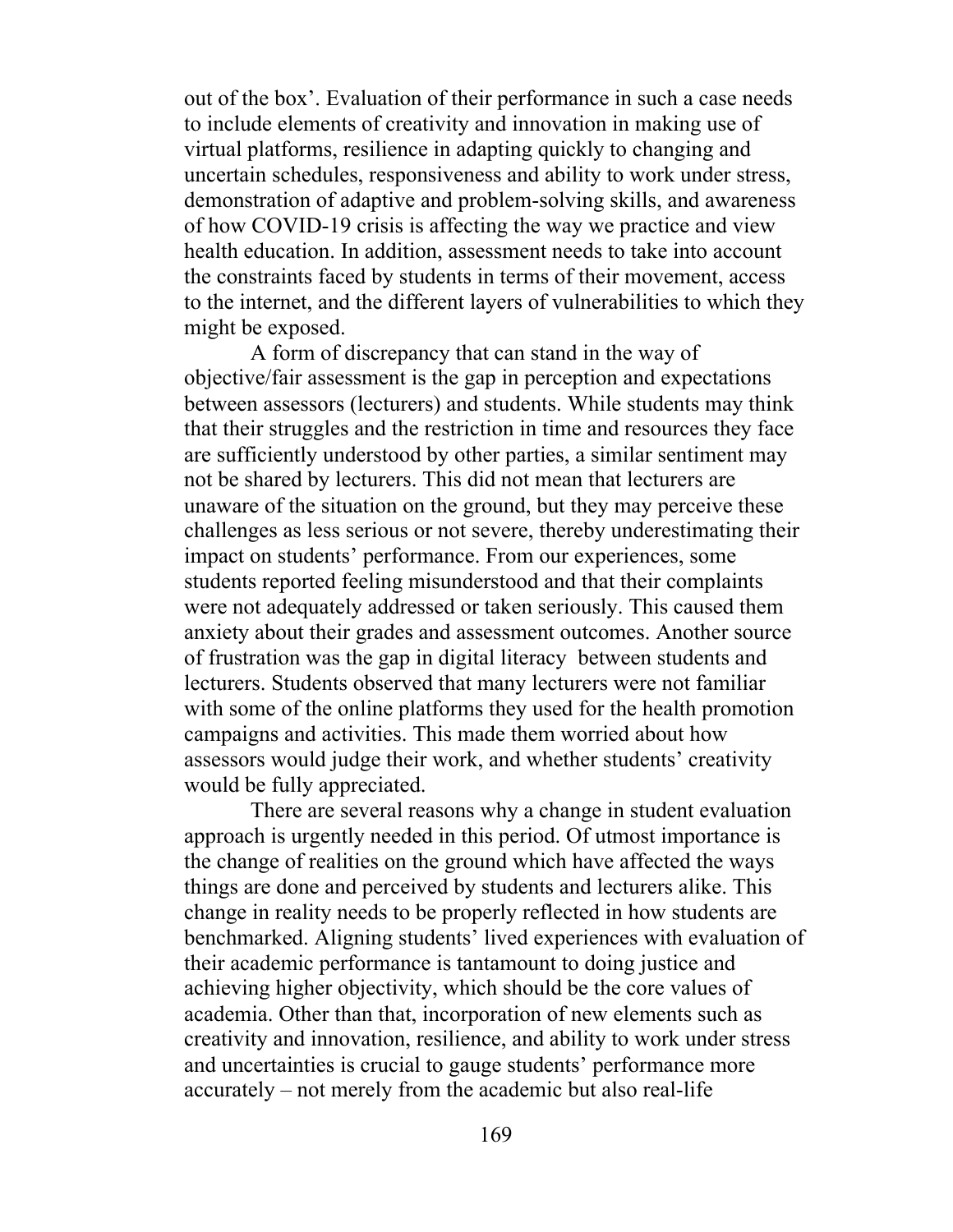perspectives. In a post-COVID era, these are the features and characteristics that will determine medical students' success as future health practitioners (Chesak, Perlman, Gill, & Bhagra, 2020).

In sum, our experiences of running academic sessions in general, and conducting health promotion programs in specific, have taught us valuable lessons that could benefit other medical educators and learning institutions. Other than the challenges associated with the disruptions of academic exercises by COVID-19 countermeasures, we learnt that it is extremely important to bring students' lived experiences and everyday realities into aspects of evaluation/assessment. This approach should be viewed as a way of doing justice and empowering medical students with the skills needed in a world of 'new norms'.

CONFLICT OF INTEREST All authors declared no conflict of interest

### ACKNOWLEDGMENT

The authors thank the UiTM Faculty of Medicine administration, staff in the Department of Public Health Medicine, and Year 4 students for the hard work, dedication and support shown throughout the trying period of disruptions due to the global pandemic.

## **References:**

- Ang, S., Lim, E., & Malhotra, R. (2021). Health-related difficulty in internet use among older adults: Correlates and mediation of its association with quality of life through social support networks. *The gerontologist, 61*(5), 693-702.
- Aucejo, E. M., French, J., Araya, M. P. U., & Zafar, B. (2020). The impact of COVID-19 on student experiences and expectations: Evidence from a survey. *Journal of public economics, 191*, 104271.
- Browning, M. H., Larson, L. R., Sharaievska, I., Rigolon, A., McAnirlin, O., Mullenbach, L., . . . Reigner, N. (2021). Psychological impacts from COVID-19 among university students: Risk factors across seven states in the United States. *Plos One, 16*(1), e0245327.
- Cao, W., Fang, Z., Hou, G., Han, M., Xu, X., Dong, J., & Zheng, J. (2020). The psychological impact of the COVID-19 epidemic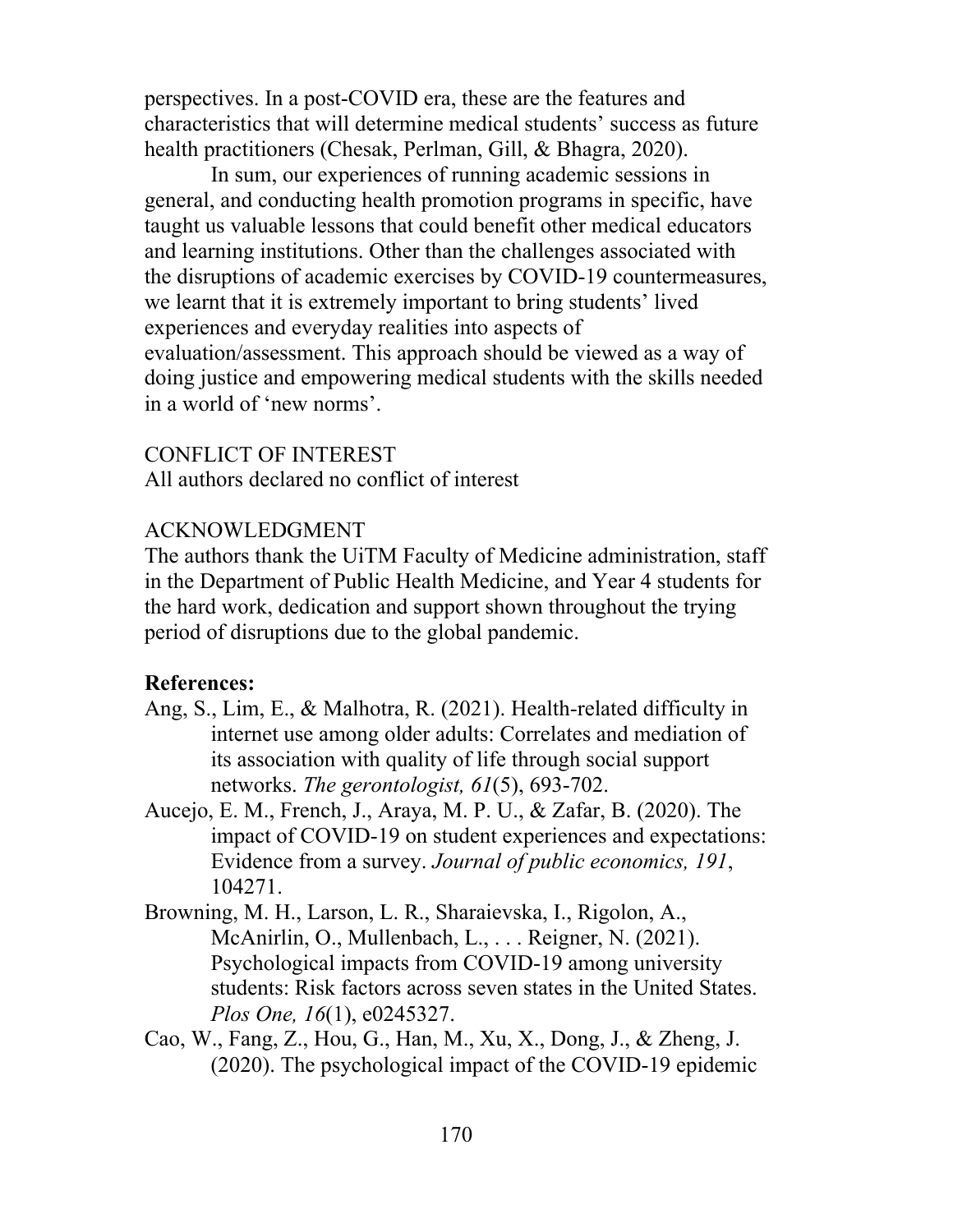on college students in China. *Psychiatry research, 287*, 112934.

- Chesak, S. S., Perlman, A. I., Gill, P. R., & Bhagra, A. (2020). *Strategies for resiliency of medical staff during COVID-19.* Paper presented at the Mayo Clinic Proceedings.
- CNA. (2021). Southeast Asia sees spike in new cases, deaths as region struggles to contain Delta variant. Retrieved from https://www.channelnewsasia.com/asia/covid-19-deltavariant-southeast-asia-indonesia-thailand-1981926
- Du Preez, P., & Le Grange, L. (2020). The COVID-19 pandemic, online teaching/learning, the digital divide and epistemological access. *Unpublished paper*.
- Ghazawy, E. R., Ewis, A. A., Mahfouz, E. M., Khalil, D. M., Arafa, A., Mohammed, Z., . . . Ewis, S. A. (2021). Psychological impacts of COVID-19 pandemic on the university students in Egypt. *Health Promotion International, 36*(4), 1116-1125.
- Gupta, A., & Goplani, M. (2020). Impact of COVID-19 on Educational Institution in India. *Purakala Journal U (CARE Listed), 31*(21).
- Jacob, O. N., Abigeal, I., & Lydia, A. (2020). Impact of COVID-19 on the higher institutions development in Nigeria. *Electronic Research Journal of Social Sciences and Humanities, 2*(2), 126-135.
- Mulyaningsih, T., Wahyunengseh, R., & Hastjarjo, S. (2021). Poverty and Digital Divide: A Study in Urban Poor Neighborhoods. *Jurnal Ilmu Sosial dan Ilmu Politik, 24*(2), 189-203.
- Nouri, S. S., Avila-Garcia, P., Cemballi, A. G., Sarkar, U., Aguilera, A., & Lyles, C. R. (2019). Assessing mobile phone digital literacy and engagement in user-centered design in a diverse, safety-net population: mixed methods study. *JMIR mHealth and uHealth, 7*(8), e14250.
- NST. (2021). Sharp rise in dropouts unless govt intervenes. Retrieved from

https://www.nst.com.my/news/nation/2021/12/753002/sharprise-dropouts-unless-govt-intervenes

- Pokhrel, S., & Chhetri, R. (2021). A literature review on impact of COVID-19 pandemic on teaching and learning. *Higher Education for the Future, 8*(1), 133-141.
- Ratcliffe, R. (2021). Malaysia struggling to contain sharp rise in Covid cases. . Retrieved from